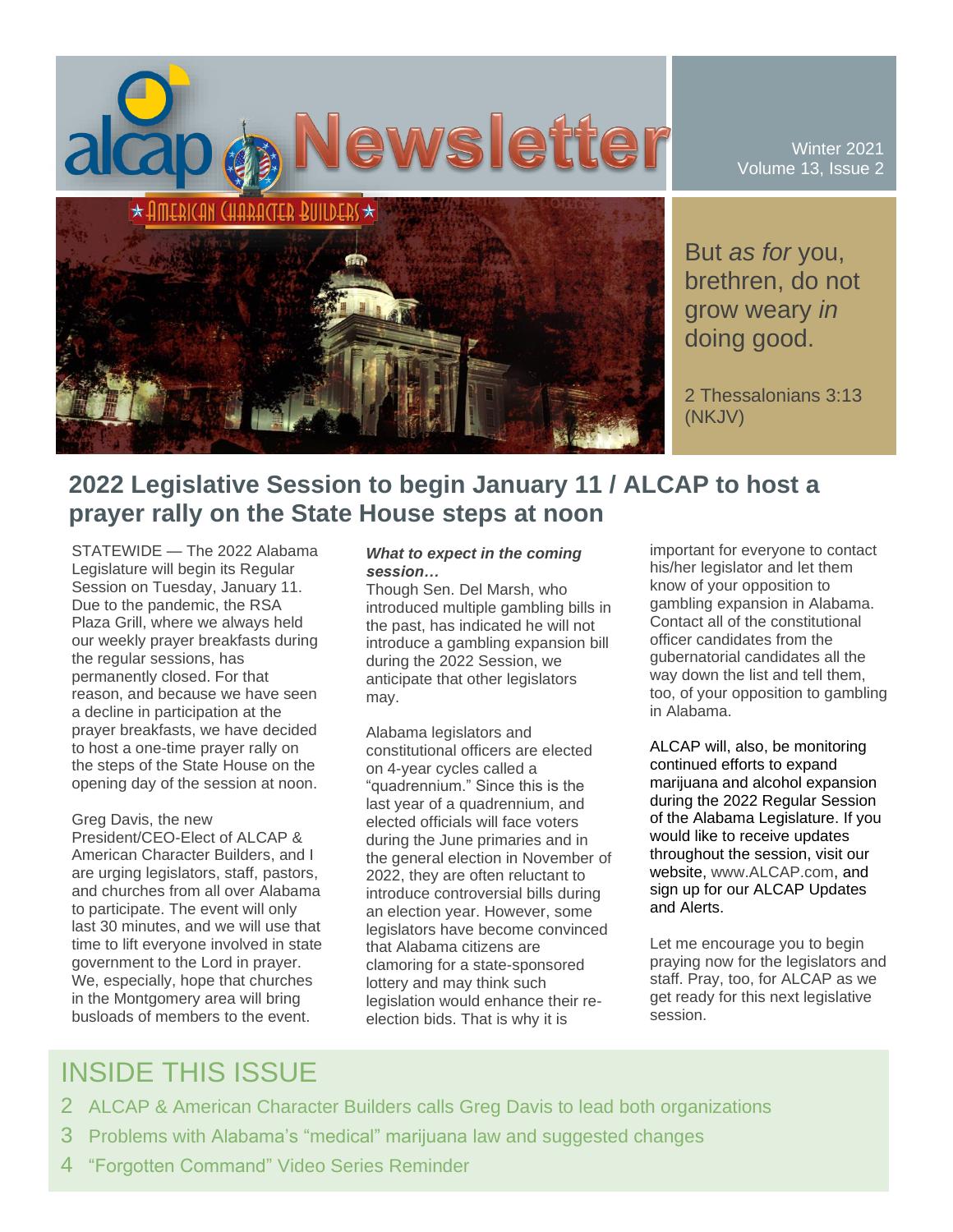# STAFF:

Joe Godfrey, jgodfrey@alcap.com *President/CEO*

*Greg Davis, greg@alcap.com President/CEO-Elect*

Cheryl Corley, ccorley@alcap.com *Administrative Assistant*

## CONTACT US:

2376 Lakeside Drive Birmingham, AL 35244 Phone: 205.985.9062 www.ALCAP.com www.AmericanCharacterBuilders.org

# WHO WE ARE:

The Alabama Citizens Action Program (ALCAP), originally founded in 1937 as the Alabama Temperance Alliance, serves together with local churches as Alabama's "moral compass." This ministry provides an outlet for churches throughout Alabama to fulfill God's command to His followers to be "salt & light" in our culture. (Matthew 5:13-16)

In 2010 ALCAP became a 501c4 organization (non-profit, but NOT tax-deductible) and renamed its school program "American Character Builders," a 501c3 organization (non-profit AND taxdeductible), having its own separate Board of Directors.

Churches are encouraged to support ALCAP while individuals are encouraged to support American Character Builders with their financial contributions and prayers.



# **Greg Davis to lead ALCAP & American Character Builders**

*During a called meeting of both the ALCAP & American Character Builders Boards, Greg Davis was called to lead these two important organizations upon the retirement of Joe Godfrey on April 30, 2022.*

BIRMINGHAM, AL—During a called meeting on September 24, 2021, of both the ALCAP & American Character Builders Boards, the Executive Director Search Committee gave their unanimous recommendation that **Rev. Greg Davis** be named to lead both organizations upon the retirement of the current director, Joe Godfrey. Both Boards voted unanimously to accept the Search Committee's recommendation.

The Boards, also, voted to rename the position (in keeping with other non-profit ministries and organizations) "President and Chief Executive Officer (CEO)," as well as retaining Joe Godfrey as a part-time consultant to assist when and where needed.

Greg began his work as the President/CEO-Elect of ALCAP & American Character Builders on October 1 and will assume the full responsibility of leading both ministry organizations on May 1, 2022.



Greg, whose father, grandfather, and greatgrandfather were all Baptist pastors in Alabama, led the First Priority Student Ministry of Alabama for the last 25 years. He, also, hosts a Christian talk radio program on WXJC (101.1FM) every weekday afternoon from 3-5PM. That radio program has now become a ministry of ALCAP & American Character Builders and will be a tremendous tool for advocating the biblical principles upon which these ministries are founded.

Be in prayer for Greg and his wife, Sandi, as they go through this transition period together.

Cheryl Corley will also be retiring April 30, 2022, so please pray for her and her husband, Paul, during this coming time of transition in their lives.

If you know someone interested in working as an administrative assistant and/or office manager at ALCAP/ACB, please contact Cheryl at ccorley@alcap.com.

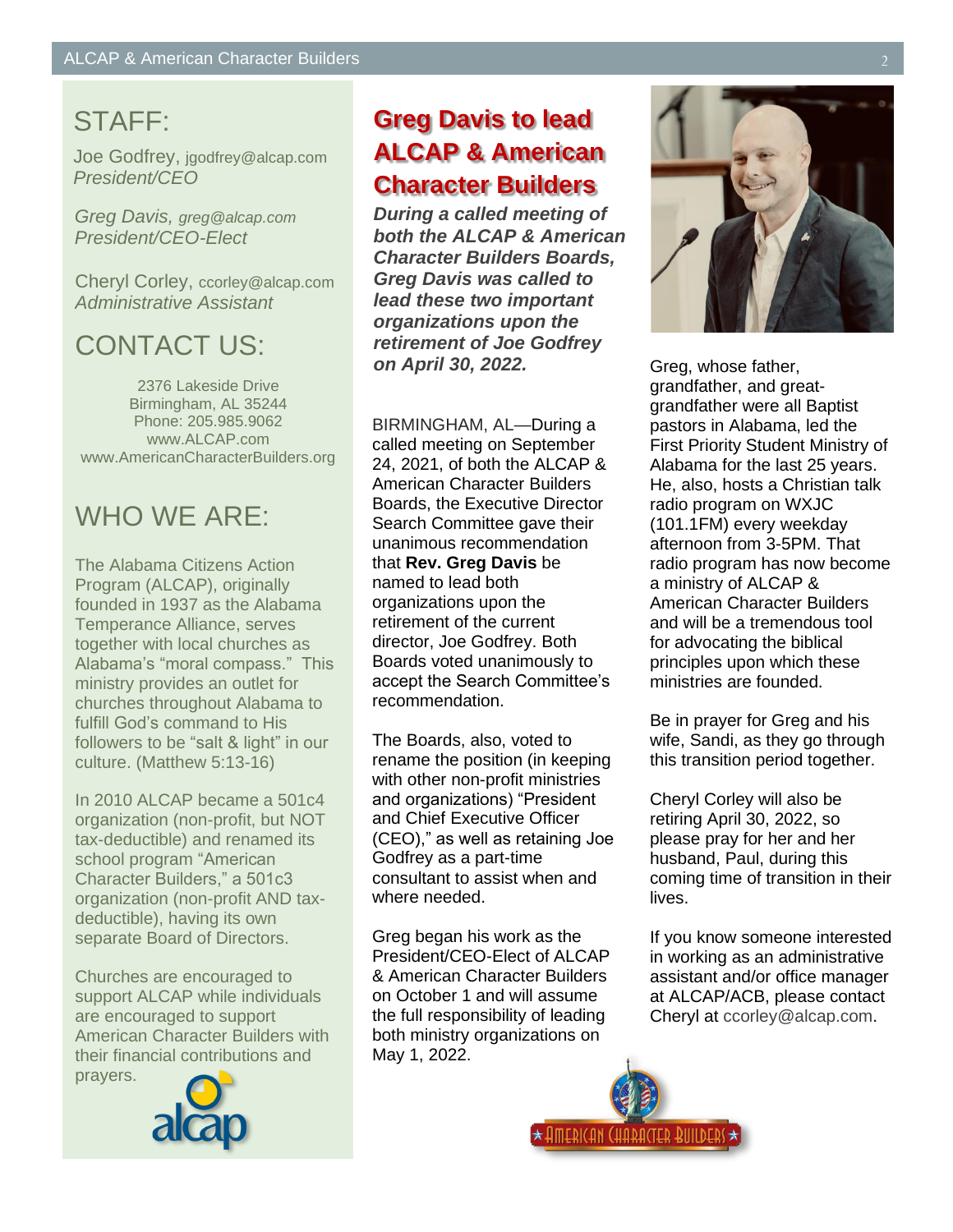#### **Key Problems with the Alabama "Medical" Marijuana Law and Suggested Changes** *Prepared by Local Expert, Christine Carr (CRNA), for ALCAP*

1. Conditions List: Too broad, unscientific, designed for a large customer base; less about medicine, more about profit. Must require a full scientific review of each condition, with **evidence**. Require proof of treatment resistance.

2. Doctor/Patient Relationship: No specialist required, no established follow-up, no contraindications or drug interactions identified. Must forbid telehealth, require in-person exams, list all medications that interact, and identify conditions that are contraindications. **Require** specialist collaboration and consent.

3. Liability Immunity: Should not have preferential immunity, especially when informed consent is weak. Other physicians are not given liability immunity, why MJ doctors? Other businesses must consider liability, why are growers and pot-shop owners exempt?

4. Children and the Unborn: Require testing, consent from pediatrician and specialist, neg pregnancy test for women. No child should be given marijuana unless closely followed by their pediatrician and specialist, whereby both must consent after extensive trials with established therapies. The child's IQ, behavior pattern, and family environment must be well-documented before and after MJ treatment. No parent should be on MJ or any mind-altering drug when caring for their child. N**o fetus or infant should be exposed to THC**. Due to brain development, **raise the minimum card age from 19 to 25.** 

5. Doctor Education and Training: 40 hour **minimum**; training in each condition; require deference to specialists. Most doctors know very little about marijuana. A 4-hour video training is not enough. If we care about excellent patient care, let's make sure our doctors have evidenced-based, thorough training. They must work with the patient's specialist.

6. Worker Training. Drug Testing, and Accountability: Forbid medical advice, use of product, and require drug testing. Pot shop workers are most likely to be users of MJ and give medical advice with no training. This current law does not require drug testing, any medical training, nor does it prevent workers from giving medical advice.

7. Data Collection: Fund the PRIDE School MS/HS student survey, require toxicology on ALL suicides, violent deaths, traumas from motor vehicle accidents, etc. How can we truly know the effects of drugs in Alabama when the data is so poor? Hospitals should test toxicology for traumas. Every county coroner and medical examiner should test for drugs. Our forensics labs need more funding to complete these tasks quickly.

8. Inspections: Establish a requirement for a set number of inspectors for every grow site, processor, and store by law, not commission suggestion.

9. Law Enforcement**: Back the Blue**; protect officers, require direct commission involvement with veto power; road safety measures. For every county and municipality that opts-in for shops or gives permission to grow, they should be required to hire a set number of police officers and inspectors.

10. Caregivers: Must be re-visited, require drug testing, medical training, and must be present, providing documentation. Minimum age should be 25.

**\*\*We were not afforded honest, open, scientific debate last session. Help us address concerns and protect our homes.\*\***